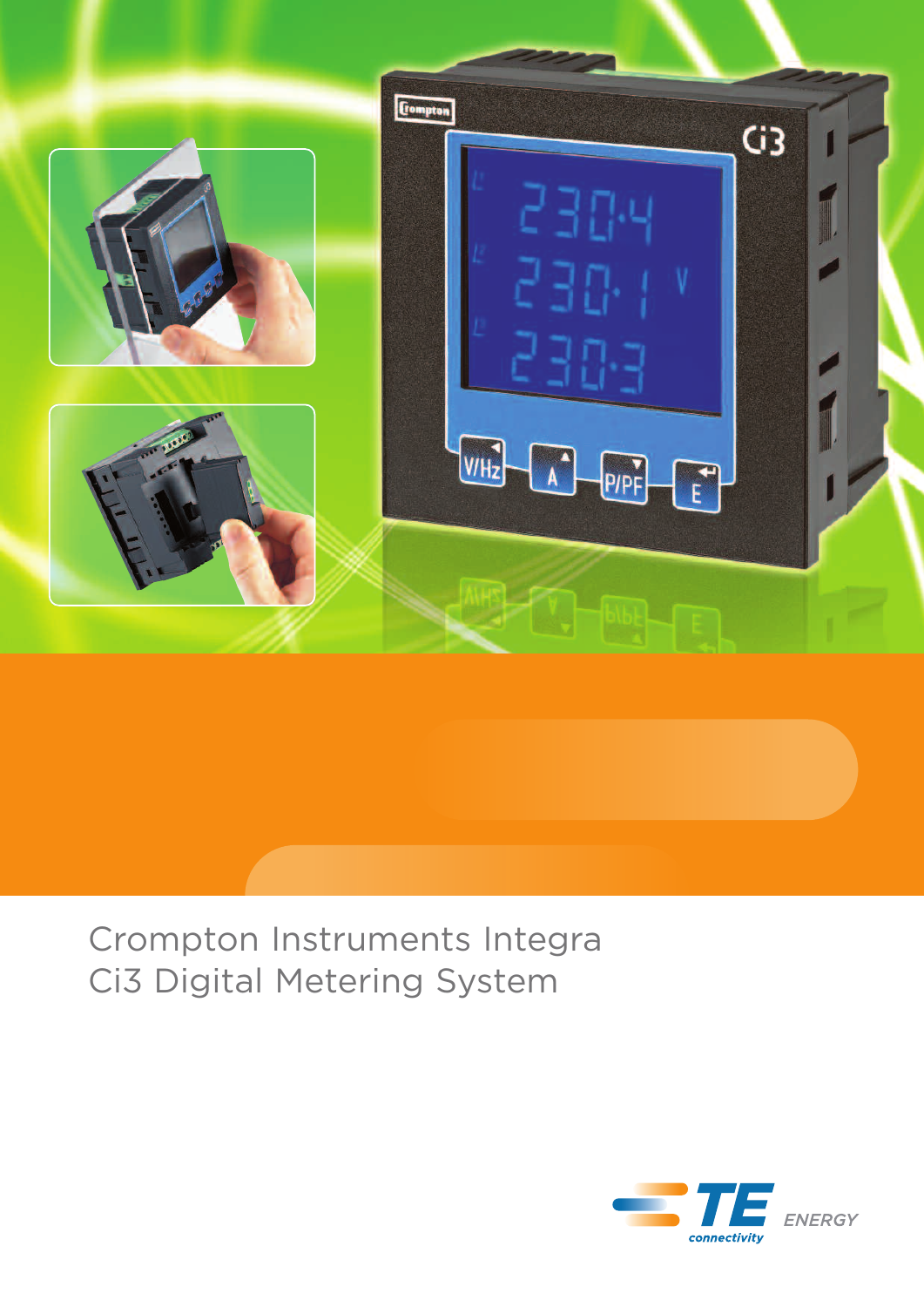



### **Features**

- DIN 96 enclosure
- Backlit LCD screen
- Bezel depth 6.1mm
- Plug-in output modules
- Programmable CT ratio
- True rms measurement
- User programmable system configuration

### **Benefits**

- Cost effective
- Intuitive navigation
- Crompton renowned quality
- UK manufactured
- Easy 'clip-in' panel mounting
- Ex-stock delivery

### **Standards**

- IEC 61326
- IEC 61010-1
- IEC 62053-21
- RoHS compliant **Dimensions Panel cut-out**

## $\epsilon$

## Integra Ci3 Digital Metering System

The Integra Ci3 digital metering system (dms) represents the first model of a new generation of digital metering systems designed to complement the current Crompton Instruments Integra series.

The Integra Ci3 meter is an accurate and cost effective solution for measurement and display of all major electrical and power quality parameters. Its easy programming, mounting and user-friendly navigation make the Integra Ci3 dms an ideal choice for customers who require reliable energy measurement.

Integra Ci3 dms is built to high quality standards utilising the latest 'state-of-the-art' microprocessor and manufacturing technology. Designed, developed and manufactured in the UK, the Integra Ci3 dms builds on Crompton Instruments' long established reputation for metering product quality.

The product features a DIN 96 panel mounted enclosure, backlit LCD display and user programmable CT ratios, all accessible via an intuitive user interface. Integra Ci3 dms measures 17 electrical parameters including total harmonic distortion (THD) measurement up to the 31st harmonic.

### **Programmable Functions**

Integra Ci3 dms is programmable to suit single-phase, three-phase three-wire and three-phase four-wire system configurations. Programmable CT ratios enable to display any current range.

### **Display**

The parameters can be viewed on a backlit LCD display. The 15 screens are accessible via four buttons on the front panel allowing to scroll between various screens making the navigation very user-friendly, intuitive and above all – simple.

### **Plug-in Modules**

Integra Ci3 dms features two output options ports at the rear of the product. This allows to fit either pulsed relay or communication modules, e.g. Modbus™ communication output.

### **Panel Mounting**

Integral retention clips allow fast, safe and secure panel mounting in various material thicknesses without the need for external screws or clips.

### **Product Code**

| <b>Description</b>                                               | <b>Part number</b>       |
|------------------------------------------------------------------|--------------------------|
| Integra Ci3 base unit                                            | $CI3-01$                 |
| <b>Options</b><br>Pulsed output<br>Modbus™ RS485                 | $CI-PUL-01$<br>CI-MOD-01 |
| <b>Accessories</b><br>IP65 protective cover<br>IP54 panel gasket | 3 G365 O2<br>3 C345 01   |





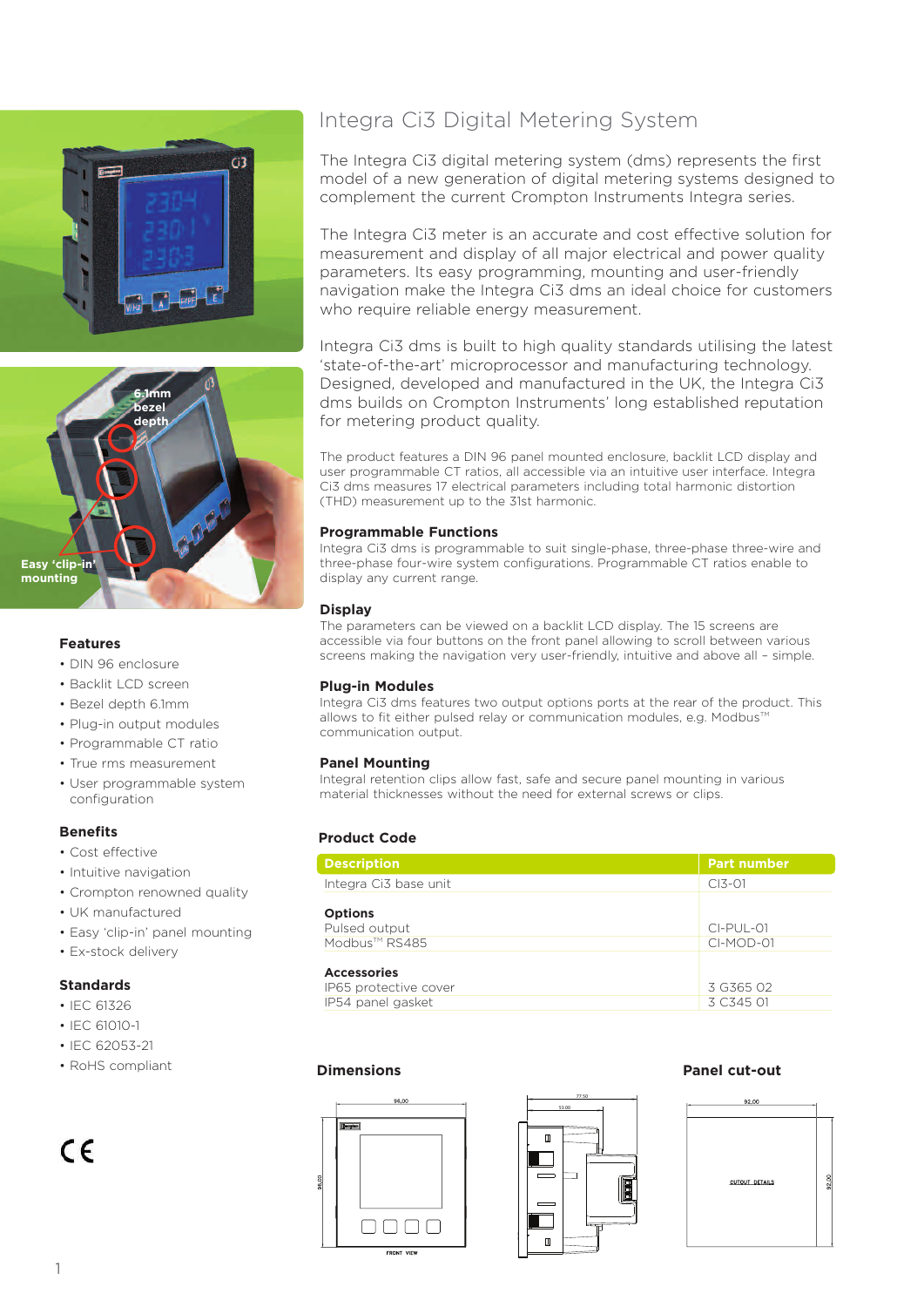### **Specifications**

| Input                              |                                                        |
|------------------------------------|--------------------------------------------------------|
| Nominal input voltage              | 100-289V AC L-N (173-500V AC L-L)                      |
| Max. continuous input              | 120% of nominal                                        |
| overload voltage                   |                                                        |
| Max, short duration                | 2 x range maximum (1 second application input          |
| voltage                            | repeated 5 times at 5 minute intervals)                |
| Nominal input voltage burden       | < 0.2VA per phase                                      |
| Nominal input current              | 5A AC rms                                              |
| Max. continuous input              | 120% of nominal                                        |
| overload current                   |                                                        |
| Max. short duration                | 10 x nominal (1 second application repeated 5          |
| input current                      | times at 5 minute intervals)                           |
| Frequency                          | 45-66Hz                                                |
| <b>Auxiliary</b>                   |                                                        |
| Operating range                    | 110-400V AC nominal +/-10% (99-440V AC                 |
|                                    | absolute limits) or 120-350V DC +/-20%                 |
|                                    | (96-420V DC absolute limits)                           |
| <b>Accuracy</b>                    |                                                        |
| Voltage (V)                        | 0.5%                                                   |
| Current (A)                        | 0.5%                                                   |
| Neutral current calculated (A)     | 4%                                                     |
| Frequency (Hz)                     | $0.1$ Hz                                               |
| Power factor (PF)                  | 1% of unity                                            |
| Active power (W)                   | $+/-$ 1% of range                                      |
| Reactive power (VAr)               | $+/-$ 1% of range                                      |
| Apparent power (VA)                | $+/-$ 1% of range                                      |
| Active energy (kWh)                | Class 1 (IEC 62053-21)                                 |
| Reactive energy (kVArh)            | $+/-$ 1% of range                                      |
| <b>THD</b>                         | 1% up to 31st harmonic                                 |
| Response time                      | 1sec                                                   |
|                                    |                                                        |
|                                    |                                                        |
| <b>Output modules (optional)</b>   |                                                        |
| Pulsed output relays               | 1 per module                                           |
|                                    | (2 modules fitted per Ci3)                             |
| Contact rating                     | 50mA max at 250V AC                                    |
| Type                               | Solid state relay                                      |
| RS485 Modbus™                      | 1 Modbus™ channel per module                           |
| output module                      | (maximum of 1 module fitted per Ci3)                   |
| Type                               | 2-wire half duplex                                     |
| Baud rate                          | 2400, 4800, 9600, 19200, 38400                         |
| <b>Enclosure</b>                   |                                                        |
| Enclosure style<br>Dimensions      | DIN 96 panel mount                                     |
|                                    | 96x96x64.1mm (depth behind panel without               |
| Panel cut-out                      | module 58mm, with module 82.5mm)<br>92x92mm            |
| Panel thickness                    |                                                        |
|                                    | 1-5mm (1-3mm when used with IP65 cover)<br><b>IP52</b> |
| Front protection rating            | IP30                                                   |
| Case protection rating<br>Material | Polycarbonate to UL94V0                                |
|                                    |                                                        |
| Weight<br>Terminals                | 300g                                                   |
| <b>Environment</b>                 | Shrouded screw-clamp 0.05-4mm wire                     |
| Operating temperature              | $-10^{\circ}$ C to $+55^{\circ}$ C                     |
| Storage temperature                | $-20^{\circ}$ C to $+70^{\circ}$ C                     |
| Relative humidity                  | 0-90% non-condensing                                   |
| Shock                              | 30g in 3 planes                                        |
| Vibration                          | 10Hz to 50Hz                                           |
| Dielectric voltage                 | Withstand test 3.25kV rms 50Hz for 1 minute            |
|                                    | between comms and measuring inputs, comm               |



### **Parameters**

| <b>Button</b> | <b>Screen</b>                 | <b>Parameters</b>                                                                         |
|---------------|-------------------------------|-------------------------------------------------------------------------------------------|
| V/Hz          | 1                             | Volts L1 - N<br>Volts L <sub>2</sub> - N<br>Volts L3 - N                                  |
|               | 2                             | Volts L1 - L2<br>Volts L2 - L3<br>Volts L3 - L1                                           |
|               | 3<br>$\overline{\mathcal{A}}$ | Frequency<br>Volts L1 - N THD%<br>Volts L2 - N THD%<br>Volts L3 - N THD%                  |
|               | 5                             | Volts L1 - L2 THD%<br>Volts L2 - L3 THD%<br>Volts L3 - L1 THD%                            |
| А             | 1                             | Current L1<br>Current L2<br>Current L3                                                    |
|               | $\frac{2}{3}$                 | Neutral Current<br>L1 Current Max<br>Demand<br>L2 Current Max<br>Demand<br>L3 Current Max |
|               | 4                             | Demand<br>Neutral Current Max<br>Demand                                                   |
|               | 5                             | Current L1 THD%<br>Current L2 THD%<br>Current L3 THD%                                     |
| P/PF          | 1                             | kW.<br>kVAr<br><b>kVA</b><br>kW Max Demand                                                |
|               | $\frac{2}{3}$                 | Power Factor                                                                              |
| F             | 1<br>$\overline{2}$           | <b>kWh</b><br>kVArh                                                                       |

### **Wiring Diagrams**